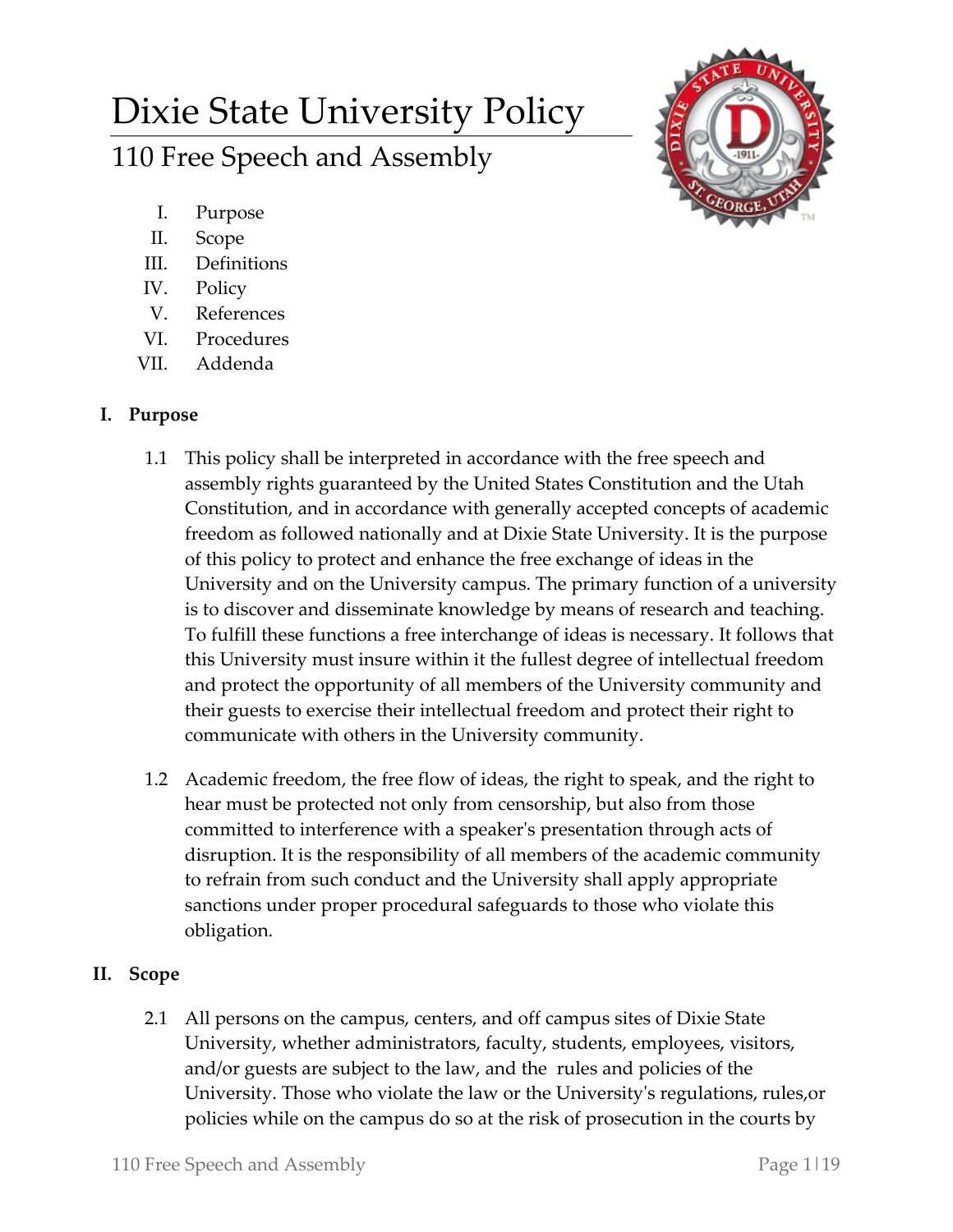appropriate government officials or proceedings authorized by University regulations. By virtue of regulating the exercise of free speech on the campus, the University does not sponsor or sanction the messages being stated or the methods of speech being used unless expressly stated otherwise.

## **III. Definitions**

- 3.1 *Student Conduct Code:* The Student Conduct Code is the Code governing student rights and responsibilities found in Policy 552.
- 3.2 *Faculty Rights and Responsibilities Code:* The Faculty Rights and Responsibilities Code governs faculty rights and responsibilities found in Policy 633.
- 3.3 *Member of the University Community:* Members of the University community shall include all students, members of the University faculty and teaching staff, all employees, and all personnel associated with the University.
- 3.4 *Departments and Colleges:* For the purpose of these regulations, the terms "department" and "college" shall mean those academic units of Dixie State University that are from time to time authorized and established by the Board of Trustees of Dixie State University or the State Board of Regents.
- 3.5 *Department or College Student Organizations:* The organizations of students authorized and established by the faculty or College Council of any department or college of the University, that are responsible to the faculty, college council or administrative head of that department or college and in which students in the department or college are eligible for membership.
- 3.6 *Structure*: Something built or constructed that is utilized or intended for supporting or sheltering any use of occupancy.
- 3.7 *Support Materials*: Equipment that includes, but is not limited to, tables, chairs, a-frames, signs, banners and similar displays.
- 3.8 *Symbolic Speech:* "Symbolic speech" shall include Structures, actions and any other thing or activity for the purpose of expressing views or opinions that is not otherwise included in the concepts of oral or written speech, signs, handbills, posters or other methods of communication.
- 3.9 *Commercial Speech:* All spoken, written and symbolic speech intended in whole or in part for the personal profit of the person, organization or institution engaged in the speech.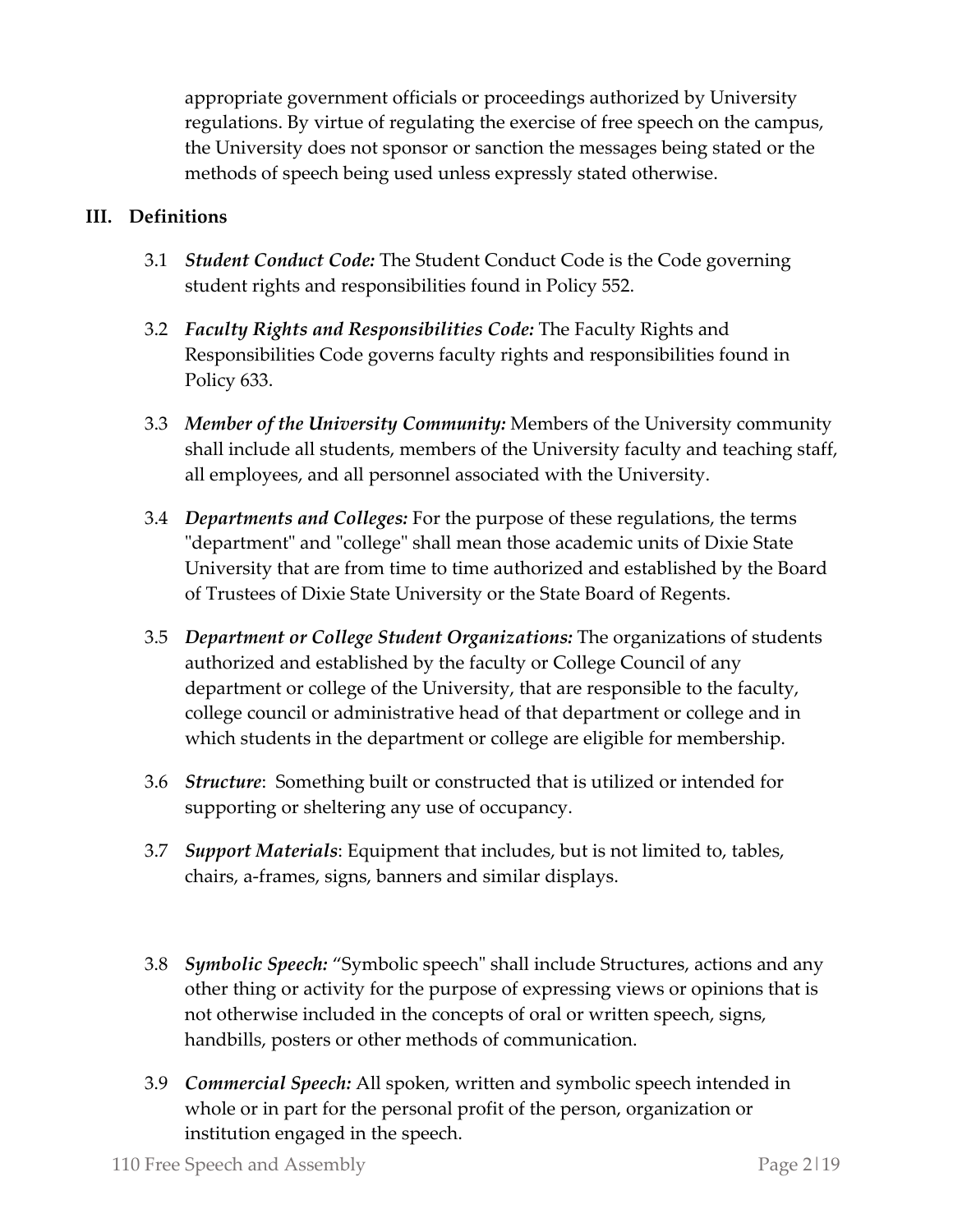3.10 *Central Scheduling:* For the purpose of these regulations, Central Scheduling shall be the office so designated by the University Administration and charged with scheduling the use of University classrooms, auditoria, and other indoor and outdoor space with the exception of such University facilities as shall be designated by written rules published by Central Scheduling as outside the jurisdiction of Central Scheduling or where administrative directives have vested scheduling authority for facilities in the administration of a college or other subdivision of the University.

# **IV. Policy**

- 4.1 Freedom of Speech and Assembly
	- 4.1.1 Members of the University community shall have the right to freedom of speech and assembly without prior restraint or censorship, subject only to clearly stated, reasonable, and nondiscriminatory rules and regulations regarding time, place, and manner.
- 4.2 Academic Freedom
	- 4.2.1 Academic freedom in the pursuit and dissemination of knowledge through all media shall be maintained at Dixie State University. Academic freedom shall be recognized as a right of all members of the faculty, whether with or without tenure or continuing appointment, of all administrative officers, and of all students. Dixie State University endorses and hereby incorporates in these regulations the following statements of the American Association of University Professors related to defining academic freedom: "The 1940 Statement of Principles on Academic Freedom and Tenure [\(http://www.aaup.org/AAUP/pubsres/policydocs/contents/1940stateme](http://www.aaup.org/AAUP/pubsres/policydocs/contents/1940statement.htm) [nt.htm\)](http://www.aaup.org/AAUP/pubsres/policydocs/contents/1940statement.htm) and the "1970 Interpretive Comments" thereon; the "1970 Statement on Professors and Political Activity"; the "1970 Statement of the Association's Council: Freedom and Responsibility"; and, the "1967 Joint Statement on Rights and; Freedoms of Students [\(http://www.aaup.org/AAUP/pubsres/policydocs/contents/stud](http://www.aaup.org/AAUP/pubsres/policydocs/contents/stud-rights.htm)[rights.htm\)](http://www.aaup.org/AAUP/pubsres/policydocs/contents/stud-rights.htm)".
- 4.3 Freedom of the Press
	- 4.3.1 Members of the University community in their publications or broadcasts are entitled to the full protection of the constitutional right of freedom of the press. Reasonable and nondiscriminatory rules and regulations, consistent with this policy, may be adopted regarding the operations of student and faculty publications, posting of signs and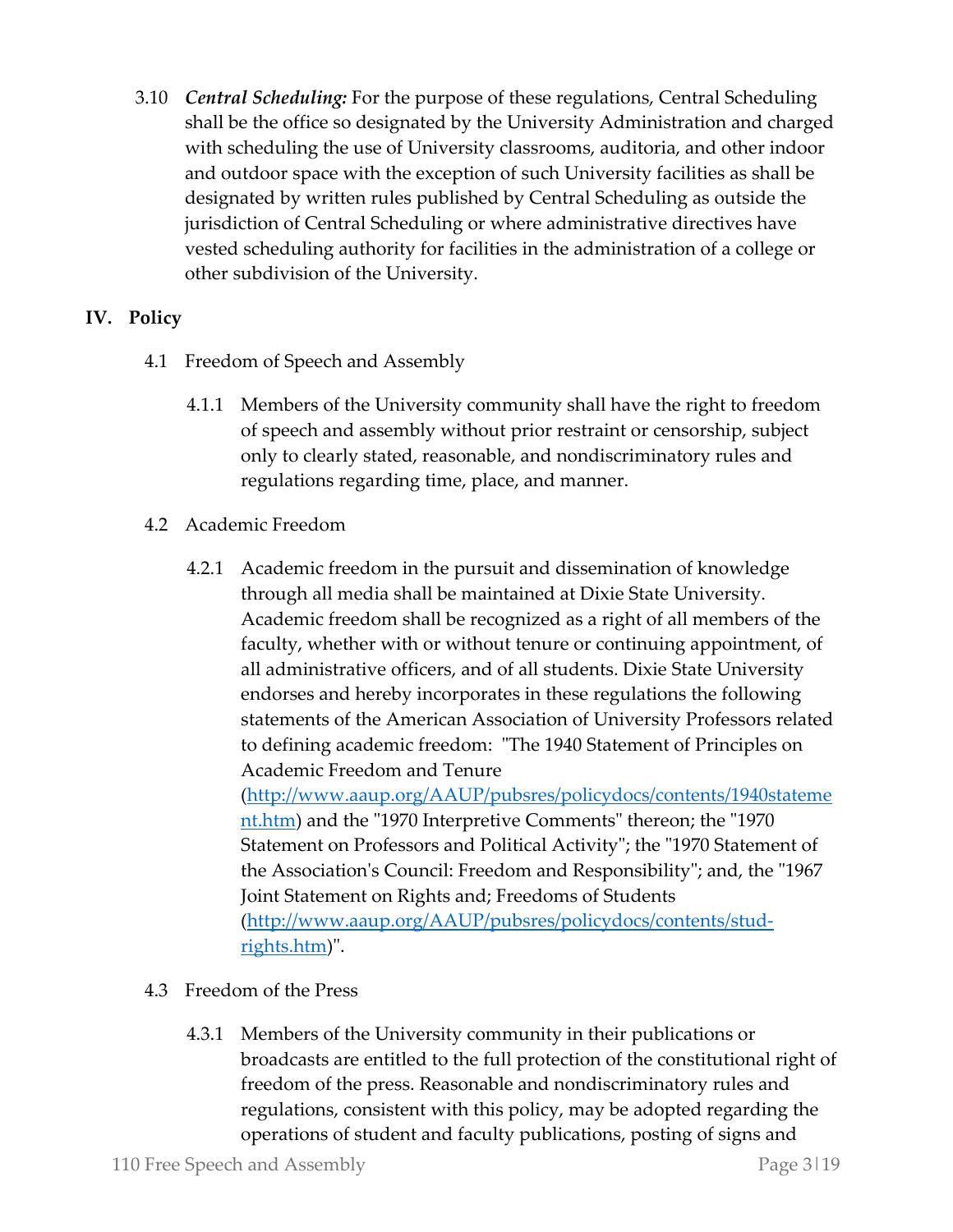notices, the distribution of commercial advertising materials, and the solicitation of funds.

- 4.4 Due Process
	- 4.4.1 Due process of law is recognized as essential to the proper enforcement of University rules, and accordingly no disciplinary sanction may be imposed on a member of the University community or an organization by or in the name of the University except in accordance with the written regulations, policies or procedures of the University and the Constitution of the State of Utah and the Constitution of the United States.

#### 4.5 Conduct of Classes

- 4.5.1 Faculty shall evaluate students solely on academic bases reasonably related to legitimate pedagogical concerns, and not on student opinions or conduct unrelated to the academic standards of a course as defined by the standards of the applicable discipline or profession.
- 4.5.2 Discussion and expression of all views relevant to the subject matter of a class are recognized as necessary to the educational process, but students have no right to impinge on the freedom of instructors to teach or the right of other students to learn. Faculty members shall not permit classroom behavior that interferes with the faculty member's ability to teach and/or the students' ability to learn. If a student persists in behaving disruptively in class after the instructor has explained the unacceptability of such conduct, the instructor may dismiss the student from the class and may refer the matter to the Dean of Students. Upon dismissing a student from class, the instructor shall immediately notify the Dean of Students of the action so the student may be informed of the student's right to appeal the dismissal.
- 4.6 Nondisclosure of Student Views
	- 4.6.1 Information about individual student views, beliefs, and political associations acquired by instructors, counselors, or administrators in the course of their work is confidential and is not to be disclosed to others without the prior written consent of the student involved or under legal compulsion.
- 4.7 Academic Rights of Faculty Members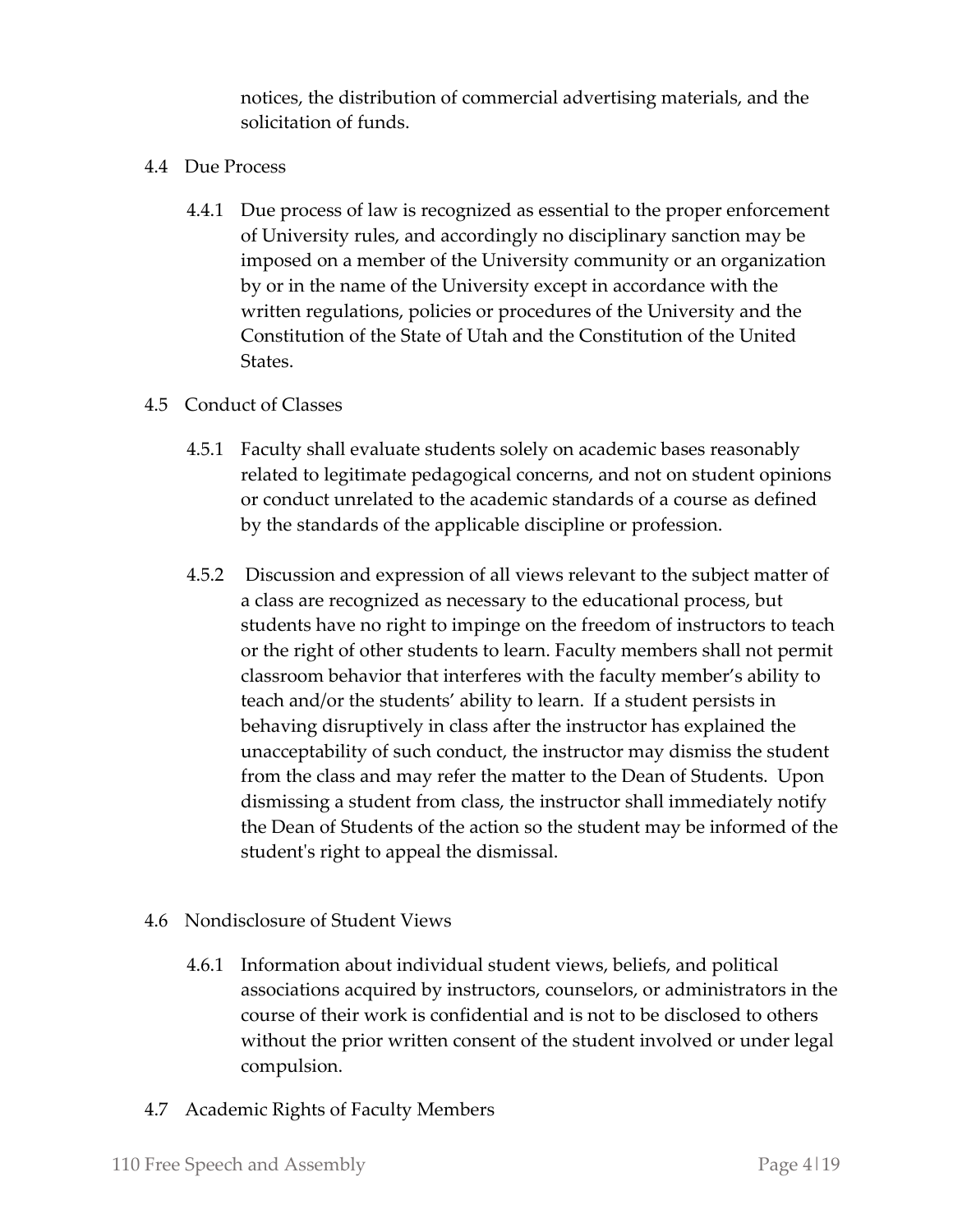- 4.7.1 A faculty member has the legal rights and privileges of a citizen. He or she may not be subject to punishment or reprisal for the exercise of such rights and privileges. He or she may be subject to sanctions for breach of the rules and responsibilities enumerated in the Faculty Rights and Responsibilities Policy 633.
	- 4.7.1.1 Every faculty member has the right to academic freedom and the right to examine and communicate ideas by any lawful means even where such activities generate hostility or pressures against the faculty member or the University.
	- 4.7.1.2 A faculty member's exercise of freedom of communication, association, or assembly, or his or her participation in political activities, does not constitute a violation of duty to the University, to his or her profession, or to students, except as otherwise limited by the Hatch Act.
- 4.7.2 Where a faculty member's rank and status are appropriate, a faculty member has the right to vote on faculty appointments, promotions, and tenure and to vote for representatives to department, college and University legislative bodies.
- 4.7.3 In any disciplinary matter, a faculty member has a right to adequate notice, to be heard, and to decision and review by impartial persons or bodies. In disciplinary proceedings involving a possibility of substantial sanctions, a faculty member has a right to full due process and peer judgment.
- 4.7.4 Faculty members are entitled to support and assistance from the University in maintaining a climate suitable for the exercise of rights of academic freedom, scholarship, research, and effective teaching and learning. A faculty member is entitled to a classroom free from violence or systematic disruption. The University shall strive to assist the faculty member in improving his or her skills and developing his or her talents as teacher and scholar.
- 4.8 Right to Form Student Organizations
	- 4.8.1 Student organizations may be established for any lawful purpose. Affiliation of any student organization with lawful off-campus groups shall not, in itself, disqualify that organization from enjoying the benefits and privileges which the University affords to student organizations. Organizations shall have the right to keep membership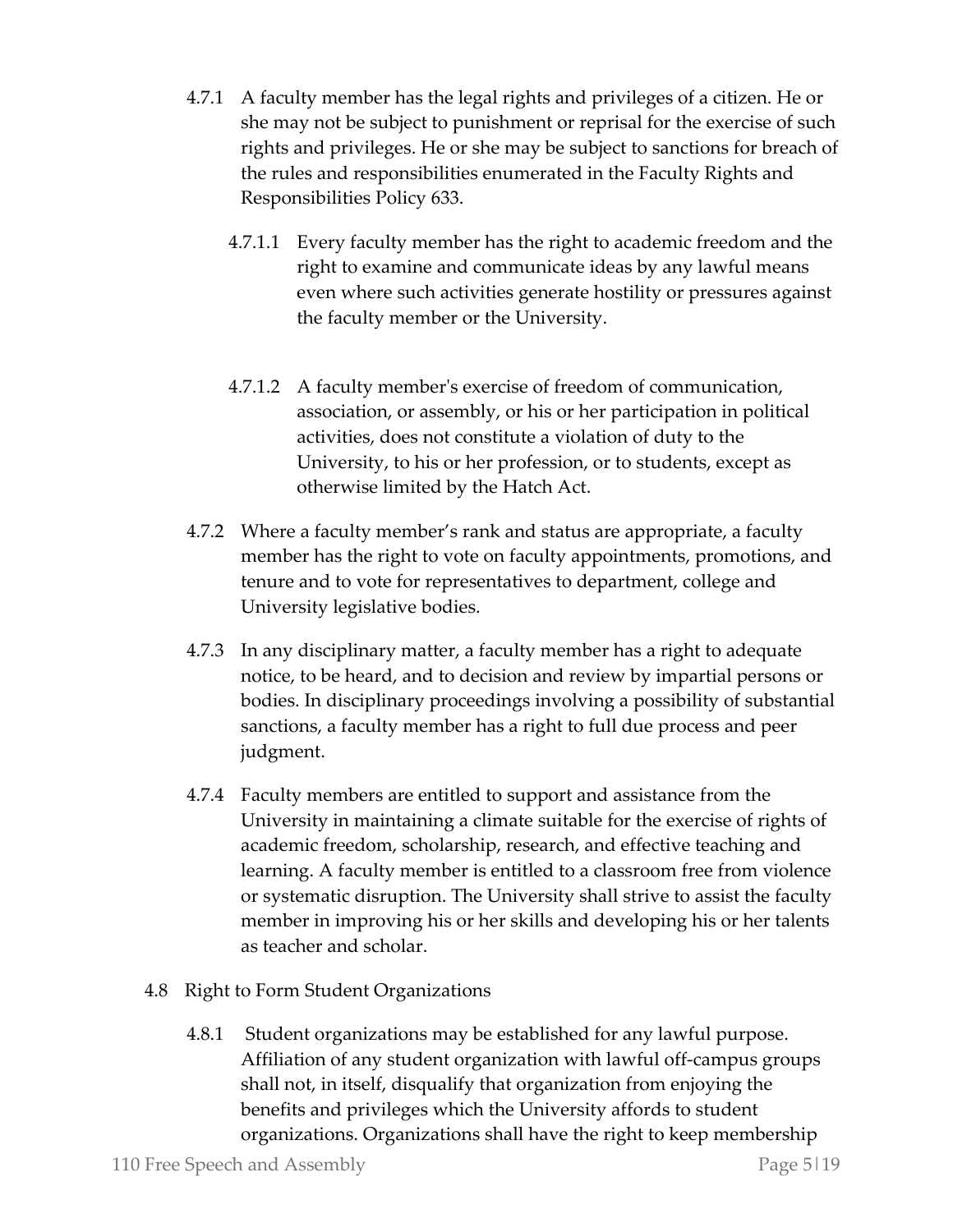lists confidential and solely for their own use. The names and addresses of officers or representatives may be required by the University as a condition for registration or access to University funds or enjoyment of University privileges.

- 4.9 Registration Procedure for Student Organizations
	- 4.9.1 Registration Any qualified organization may be added to the University Club Roster upon the filing of a completed University registration form, with the Dixie State University Student Association Club Council.
	- 4.9.2 Registration Form
		- 4.9.2.1 A completed registration form shall include the following:
			- 4.9.2.1.1 name of organization;
			- 4.9.2.1.2 address;
			- 4.9.2.1.3 official representative(s);
			- 4.9.2.1.4 constitution, charter, or official statement of the organization that:
				- 4.9.2.1.4.1 sets forth the purposes and organization of the group;
				- 4.9.2.1.4.2 defines the qualifications for membership;
				- 4.9.2.1.4.3 provides for a method of choosing the representatives of the organization, all of whom shall be students, faculty, or employees of Dixie State University;
			- 4.9.2.1.5 a signed statement of intent to be listed on the University Clubs Roster.
- 4.10 Maintenance of Registration for Student Organizations
	- 4.10.1 Registered student organizations shall maintain their position on the University Club Roster upon filing annually with the DSUSA Club Council a statement of intent to maintain their listing on the Club Roster. This statement shall include any changes in the official statement since its latest filing and shall list the current recognized official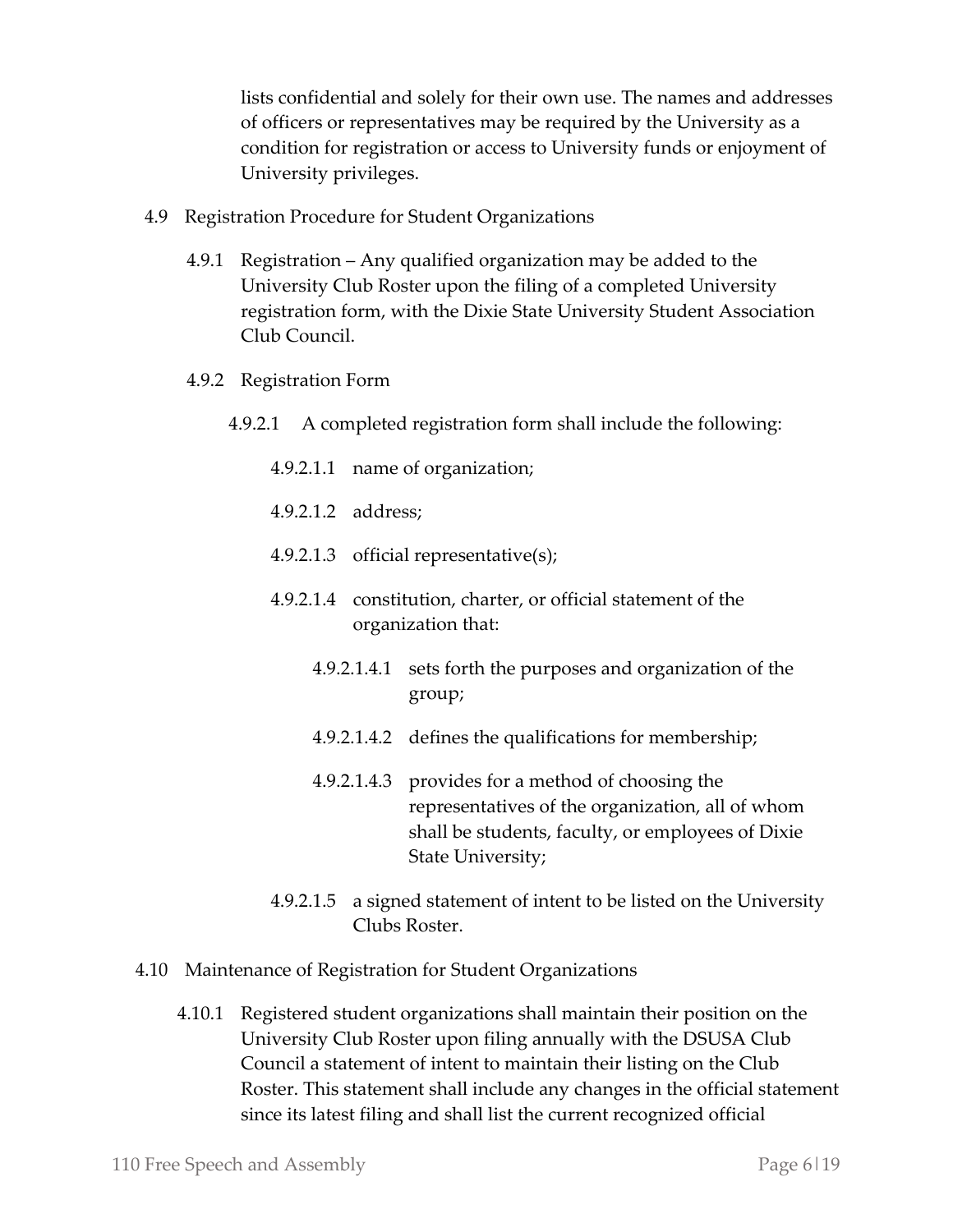representatives of the group.

- 4.11 Removal from Roster
	- 4.11.1 The DSUSA Club Council may remove an organization from the University Club Roster for failure by the group to abide by University rules and regulations or state law.
- 4.12 Student Elections
	- 4.12.1 Student elections for DSUSA shall be regulated pursuant to written regulations, consistent with the policies of these regulations, adopted by DSUSA and published as part of DSUSA bylaws. Elections for student organizations sponsored by colleges and/or departments shall be regulated by the college or department sponsoring the student organization that are pursuant to regulations consistent with the policies of these regulations.
- 4.13 Speaker Policy
	- 4.13.1 Members of the University community and their organizations shall have the right to invite speakers to address audiences on campus (at the expense of the organization and members), subject only to reasonable and nondiscriminatory regulations governing the use of University facilities. The rights of speakers to freedom of expression under the Constitution of the United States and the Constitution of the State of Utah shall be protected. The rights of speakers to speak and audiences to hear free from undue disruption and interference shall also be protected.
	- 4.13.2 In permitting the exercise of free speech on its campuses, the University does not sponsor or sanction the messages stated or the methods of speech used unless expressly stated otherwise.
	- 4.13.3 Members of the University community and their organizations who invite speakers to address audiences on or off the campus, except University organizations designated by the University or any college or department as an official organization of the University, may not imply official University sponsorship of the speaker in advertising or publicizing the event, except to identify the location of the event.
- 4.14 Free Speech Facilities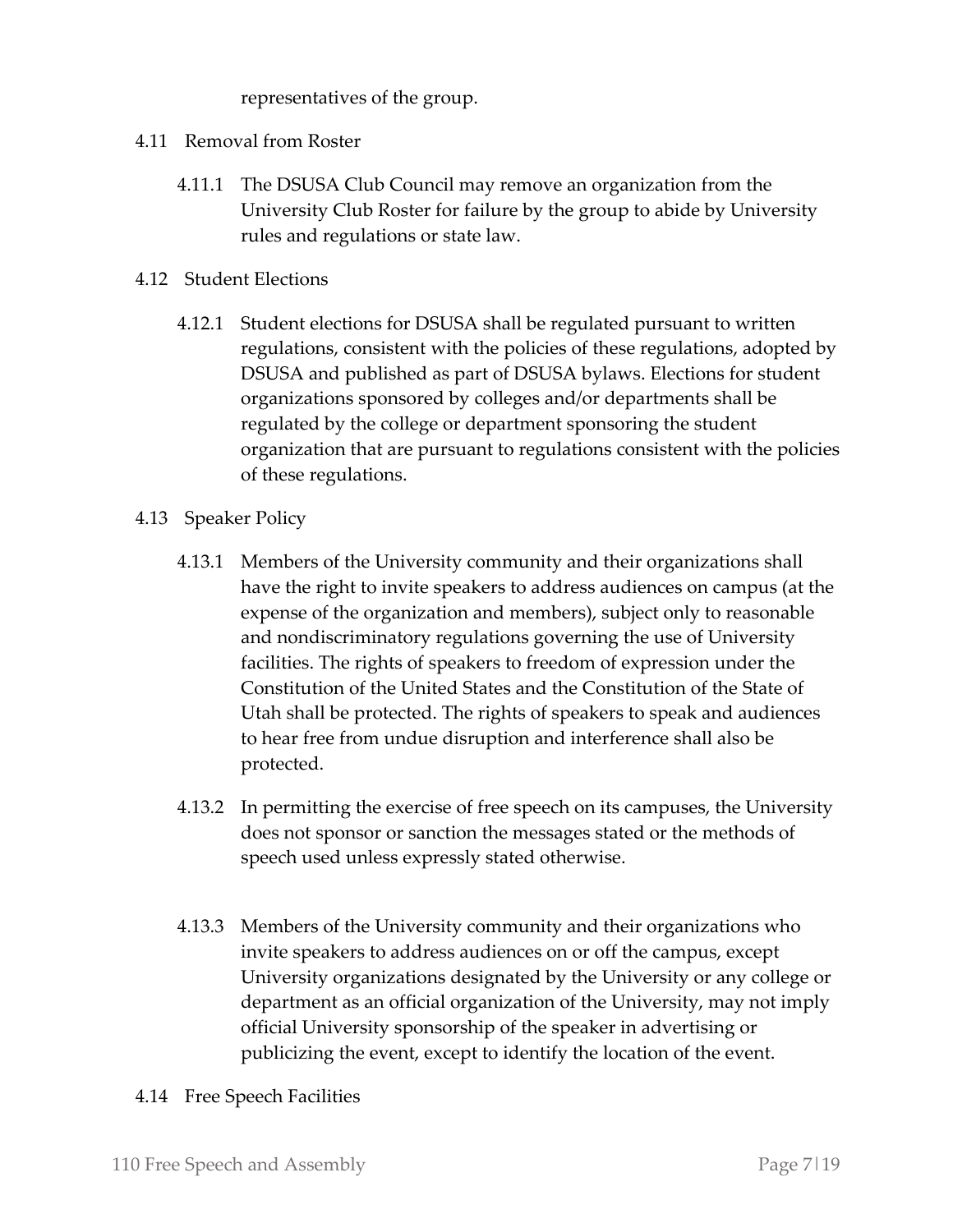- 4.14.1 The University shall provide reasonably appropriate facilities in the area of the Gardner Center and adjoining lawns on the north and east sides and adjacent patio areas to enable speakers to address those wishing to listen. These facilities shall be available to any person, but members of the University community and their organizations shall have preference in the use of the facilities. Use of the facilities may be reserved through the Central Scheduling for up to two hours for purposes of speaking. Members of the University community or their organizations reserving use of the facilities shall have preference in its use in the order of their application and over those seeking to use the facilities without reservation. Persons using the facilities may make use of Support Materials for displaying or distributing information while the person or organization representing them is making use of the facilities. The Support Materials for temporarily displaying or distributing information shall be removed upon the expiration of the time during which the facilities are being used by the person or organization. Arrangements for Support Materials such as tables and a-frames can be made with the Guest Services Department. The use of Support Materials, such as tables and banners, is subject to reasonable time, place, and manner restrictions provided by University Facilities Management.
- 4.14.2 Nothing in this section shall be interpreted as limiting the right of free speech elsewhere on the campus as provided by these regulations. The Central Scheduling shall provide general notice of the existence of free speech facilities provided for in this section and the procedures for reserving use of the facilities.
- 4.15 Sound Amplification Equipment
	- 4.15.1 Where sound amplification equipment is used to exercise rights defined or protected by these regulations, the persons or organizations exercising such rights must first obtain permission from the Guest Services. Sound equipment shall only be used at sound levels which do not disrupt or disturb teaching, research, or other duly authorized meetings or activities. Violations of this restriction shall constitute grounds for revocation of the permission to use the sound amplification equipment.
	- 4.15.2 Where permission is denied or revoked by the Central Scheduling, the Vice President of Student Affairs will review the denial or revocation. The decision and any remedies ordered by the Vice President of Student Affairs shall be final except as to claims of violation of the Utah or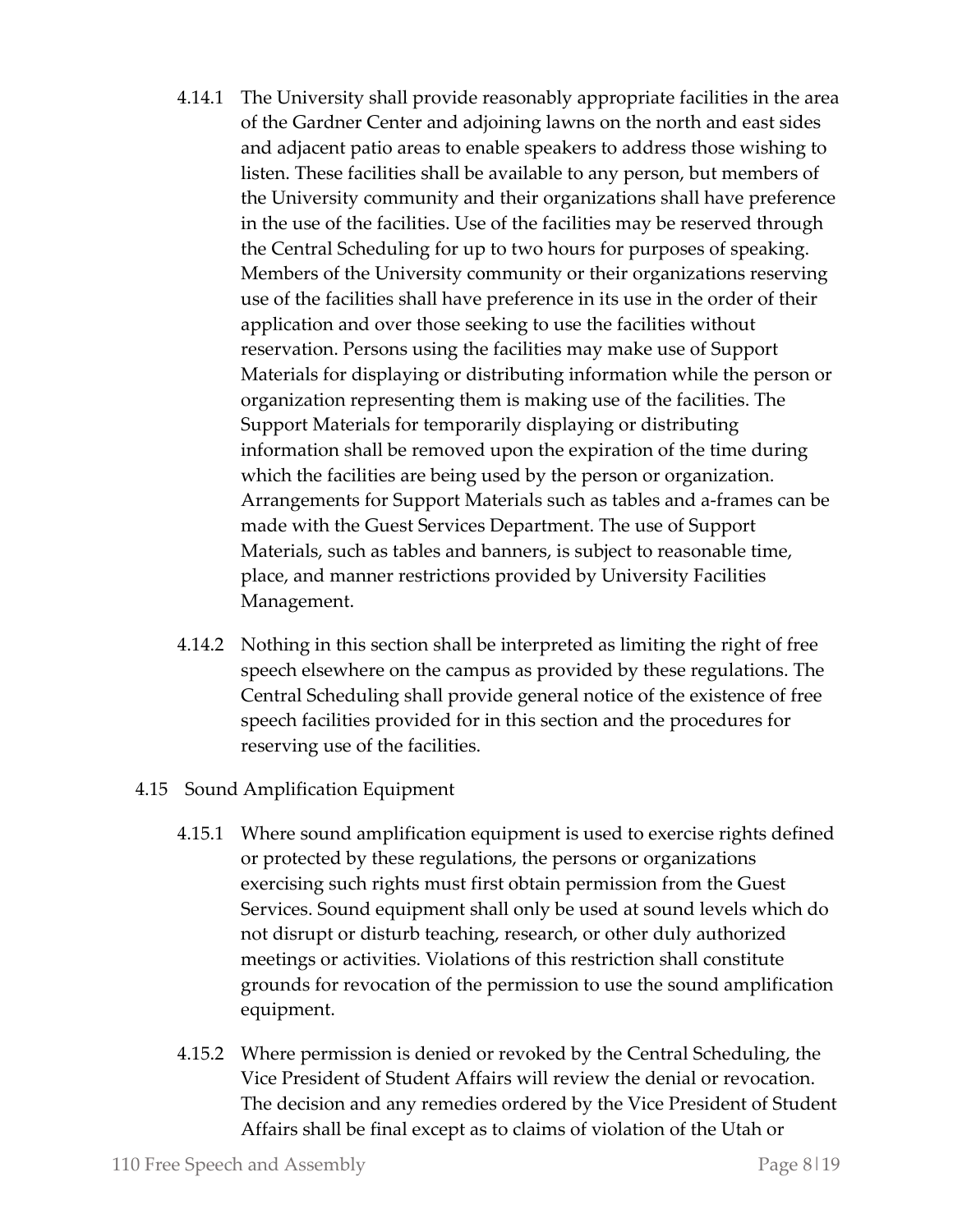United States Constitution, which claims shall be heard by appeal to the University President.

4.16 Unprotected Speech – Nothing in this policy shall be construed as authorizing or condoning unprotected speech which includes, but is not limited to, incitement, obscenity, defamation, speech integral to criminal conduct, fighting words, true threats, and/or fraud . Any person engaging in such conduct or using University facilities or grounds to do so shall be subject to the laws governing unprotected speech, including the authority of the University to remove signs, posters, handbills, Structures or other material containing unprotected speech. Where speech is prohibited or signs, posters, handbills, or Structures are designated for removal, the Vice President of Student Affairs will review the prohibition or proposed removal. The decision and any remedies ordered by the Vice President of Student Affairs shall be final except as to claims of violation of the Utah or United States Constitution, which claims shall be heard by appeal to the University President.

#### **V. References**

- 5.1 DSU Policy 441: Central Scheduling of Campus Facilities and Events
- 5.2 DSU Policy 552: Student Conduct Code
- 5.3 DSU Policy 633: Faculty Rights and Responsibilities

#### **VI. Procedures**

- 6.1 Regulations Governing the Use of University Facilities
	- 6.1.1 Purpose. The regulations contained in this title establish procedures for the authorized use of University facilities for meetings, activities or other events. The purpose of the regulations contained in this title is to facilitate the effective and orderly use and enjoyment of the University's facilities without unduly interfering with University instructional, research and other functions. These regulations apply to members of the University community and their organizations and to others from outside the University community who desire to use University facilities for meetings, activities or other events on campus. These regulations do not apply to the University Administration or duly authorized college, department or other administrators in scheduling University facilities for classes, research or other uses associated with the teaching and research functions of the University.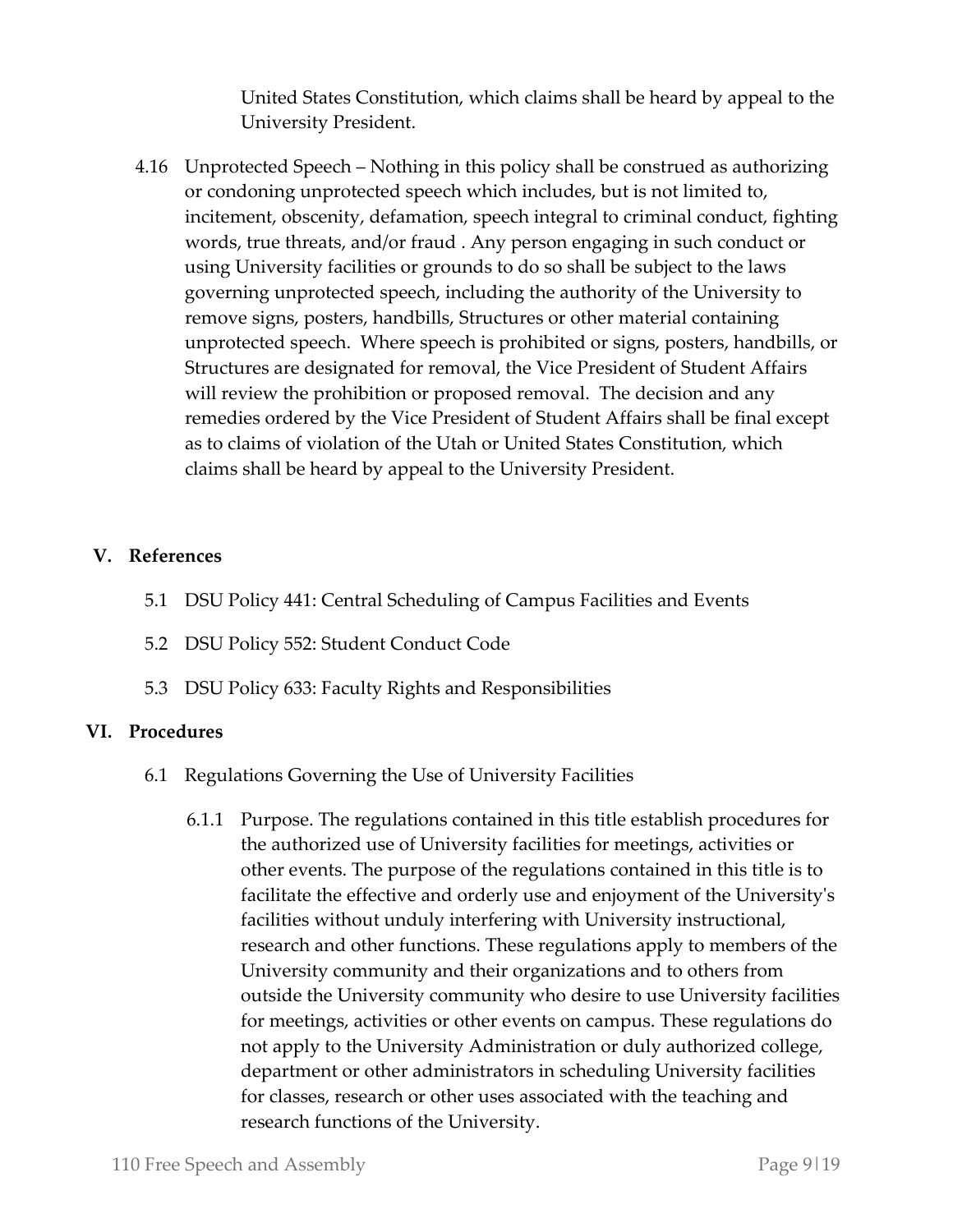- 6.1.2 Scheduling Responsibilities
	- 6.1.2.1 Central Scheduling shall maintain and provide for inspection by any person:
		- 6.1.2.1.1 A list of the facilities which may be scheduled for use by members of the University community and their organizations. The list shall indicate those facilities over which the Central Scheduling has authority and the persons responsible for scheduling facilities not within the authority of the Central Scheduling;
		- 6.1.2.1.2 A list of facilities not available for scheduling for use by members of the University community and their organizations; and
		- 6.1.2.1.3 A schedule of any fees for use of University facilities or equipment.
	- 6.1.2.2 The Central Scheduling, in consultation with the University Administration, may adopt a schedule of fees for use of University facilities. The fee schedule may distinguish between the classes of users in whether to impose a fee for the uses described and in the amount of the fee imposed. However, any fee schedule shall be administered on a content- and viewpointneutral basis, without discrimination among the members of the same class of users, and fees shall not exceed the University's costs of allowing use of its facilities.
	- 6.1.2.3 Scheduling Procedures and Standards
		- 6.1.2.3.1 Any member or organization of the University community may obtain the use of University facilities for noncommercial and University-related use by filing a request form with the Central Scheduling. For the purpose of this regulation, a University-related use shall be interpreted liberally to include extracurricular activities normally associated with the University or activities reasonably related to membership in the University community. The request form shall include the following information:
		- 6.1.2.3.2 The name of the requesting organization or the name and identification number of the requesting member;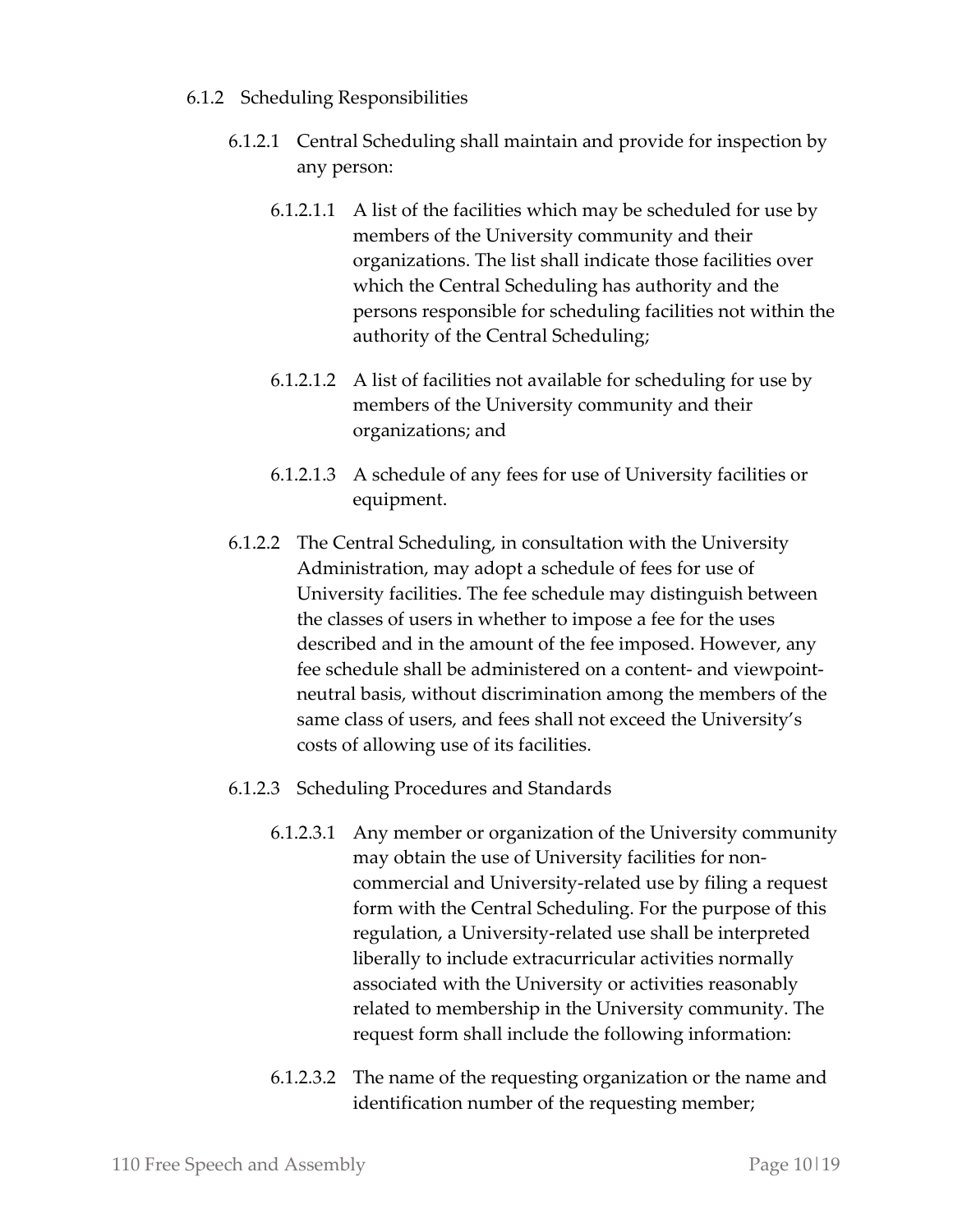- 6.1.2.3.3 A brief description of the intended use, including the name of any speaker or speakers and the general topic of an address, if applicable;
- 6.1.2.3.4 The anticipated number of persons who will attend;
- 6.1.2.3.5 Whether an admission fee will be charged and, if so, the amount and purpose of such fee;
- 6.1.2.3.6 Any special facilities or equipment required for the use of the facility; and
- 6.1.2.3.7 Any preference for specific facilities.
- 6.1.2.4 The request form may also contain a statement to be signed by the member or by a member on behalf of an organization in which the requesting party agrees to be liable for any fees, legitimate out-of-pocket expenses or damages because of the applicant's conduct in use of the facility. Any rental fee charged for the use of the facility under this section shall only be made in accordance with a uniformly administered schedule of fees.
- 6.1.2.5 As soon as practicable, the Central Scheduling shall assign an appropriate room or space to the requesting member or organization meeting the requirements of this section and shall assist in arranging for any special equipment that might be required.
- 6.1.2.6 Commercial and Non-University Related Uses The Central Scheduling shall publish rules and regulations governing the use of University facilities for commercial and non-University related purposes. The regulations may include a schedule of rental fees for University facilities. The regulations shall be available for inspection in the Central Scheduling and a written record of actions taken under the regulations shall be maintained and be open for public inspection.
- 6.1.2.7 Appeal Rights If a member of the University community or organization objects to the denial of a scheduling request, the assignment of a particular facility or the assessment of fees or out-of-pocket expenses, the requesting member or organization shall have a right to appeal the denial, assignment or assessment to the Vice President of Student Affairs, which shall hear the appeal and render a decision as soon as practicable but in any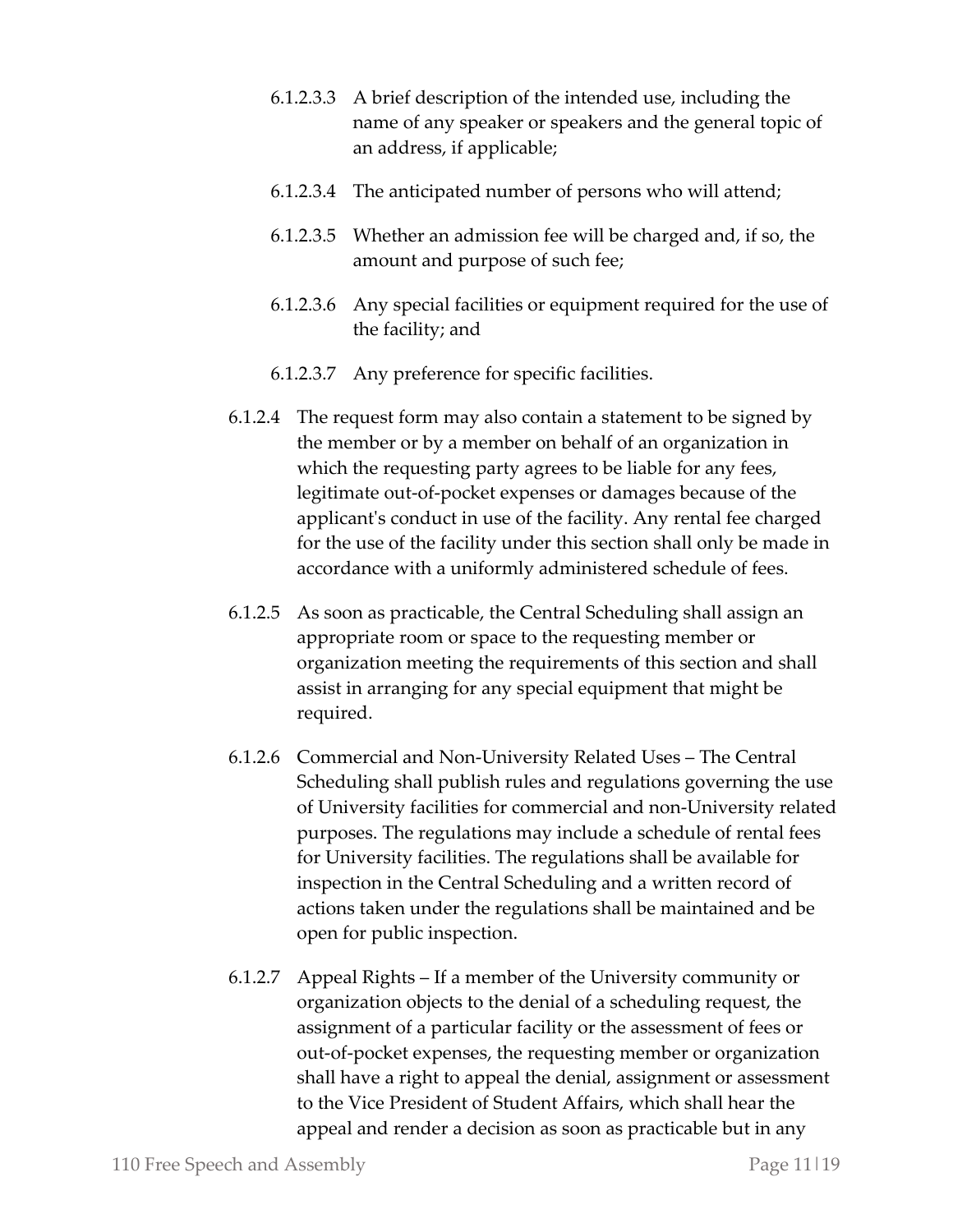event no later than five (5) calendar days after the date of the appeal. The decision of the Vice President of Student Affairs shall be final, except as to claims that the action of the Central Scheduling or the Vice President of Student Affairs violates academic freedom or rights guaranteed by the United States or Utah Constitution, which shall be heard by appeal to the President of the University.

- 6.1.3 Signs, Literature, and Support Materials (Posting of Signs, Notices and Posters by Members of the University Community)
	- 6.1.3.1 General Policy
		- 6.1.3.1.1 The University shall provide reasonable space indoors and outdoors for the posting and use of signs, notices, posters, and other Support Materials by members of the University community and their organizations. Signs, notices and posters may deal with any subject matter including, but not limited to, notices of meetings or events and expressions of positions and ideas on social or political topics.
	- 6.1.3.2 Time, Place and Manner Restrictions
		- 6.1.3.2.1 Members of the University community and their organizations may post signs, notices, and posters on bulletin boards and kiosks maintained by the University and located on the campus. Signs, notices, and posters shall not be attached to trees, buildings, walls or other University Structures unless otherwise expressly authorized by the Dean of Students Office. Messages or slogans of any kind shall not be painted or otherwise written on trees, buildings, sidewalks, grounds fountains, walls or other University Structures or surfaces, or on the personal property of others. The use of Support Materials, such as tables and banners, is subject to reasonable time, place, and manner restrictions provided by University Facilities Management.
	- 6.1.3.3 Members of the University community and their organizations may also post signs, notices, and posters on designated bulletin boards and kiosks maintained by the academic and administrative departments of the University subject to the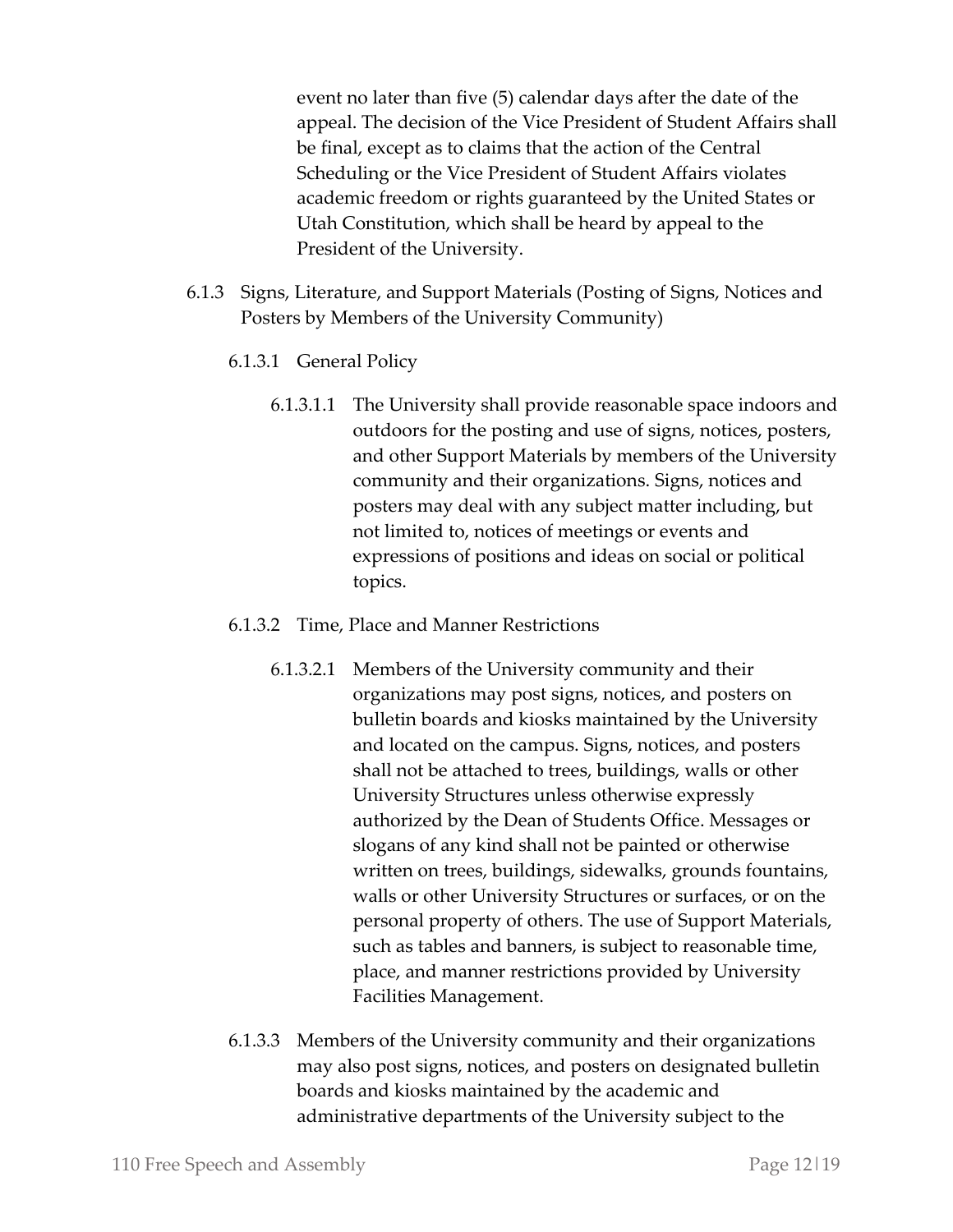approval and reasonable limitations of the appropriate departments. Colleges and departments may adopt reasonable time regulations limiting the time for display of signs, notices and, posters on bulletin boards maintained by colleges and departments to maximize everyone's opportunity to use designated areas for signs, notices and posters and may prohibit attaching signs, notices or posters to walls and other surfaces in order to prevent damage to walls and other surfaces.

- 6.1.3.4 Any sign, notice, or poster, posted on campus must contain a visible expiration date, a date after which the sign, notice or poster may be removed, not to exceed fifteen (15) calendar days from the date of posting. For purposes of this regulation, a visible expiration date shall be either a stamped expiration date by the Dean of Students Office or official of the college or department responsible for the area where the sign, notice or poster is posted or a legible date placed in the lower right hand corner of the sign, notice or poster by the person or organization posting the sign, notice or poster. University maintenance personnel or other University officials may remove any signs, notices and posters which do not contain a visible expiration date as defined by this section.
- 6.1.3.5 The Dean of Students Office may grant permission to post signs, notices and posters for a period longer than fifteen (15) calendar days where it is shown that there is good reason for the signs, notices or posters to remain in place for a longer period.
- 6.1.3.6 Commercial and Non-University Community Signs, Notices, Posters and Support Materials
	- 6.1.3.6.1 The Central Scheduling shall publish rules and regulations governing the posting or distribution of signs, notices, posters, and other materials for commercial purposes or by non-members of the University community. The regulations may include a schedule of fees and limitations upon the areas in which such commercial or non-member of the University community activity may take place. The regulations shall be content- and viewpoint-neutral, shall not discriminate among similarly situated entities, and shall be available for inspection in the Central Scheduling and a written record of actions taken under the regulations shall be maintained and be available for public inspection.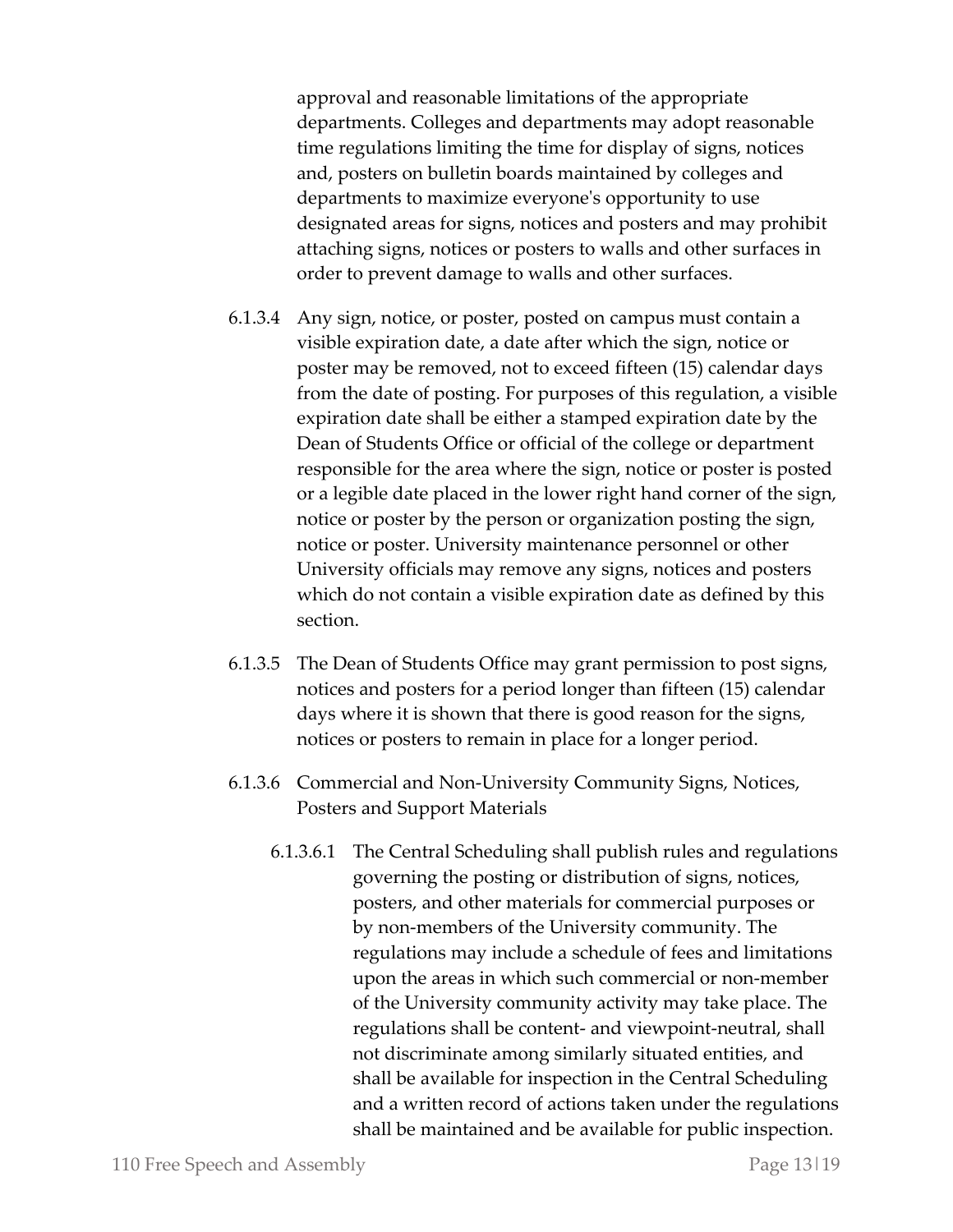- 6.1.3.6.2 The use of Support Materials, such as tables and banners, is subject to reasonable time, place, and manner restrictions provided by University Facilities Management.
- 6.1.3.7 Responsibility for Content of Signs, Notices, Posters, or Support Materials
	- 6.1.3.7.1 Any person or organization shall be responsible for the content of any signs, notices, posters, or support materials they sponsor or post on campus. By using Support Materials or posting a sign, notice or poster on campus, the person or organization agrees to hold the University harmless for any assessed damages or liabilities incurred as a result of the use of the Support Materials, sign, notice or poster.
- 6.1.4 Distribution of Handbills, Petitions and Other Written Material
	- 6.1.4.1 General Policy
		- 6.1.4.1.1 Any person may hand out and distribute non-commercial handbills, petitions or other written material on campus without prior approval.
	- 6.1.4.2 Time, Place and Manner Restrictions
		- 6.1.4.2.1 Distribution outside of University buildings is permissible but must not interfere with the entrances to the University buildings or the normal flow of pedestrian or vehicular traffic.
		- 6.1.4.2.2 Distribution inside buildings is permissible so long as those distributing handbills or other written materials do not disrupt the functioning of the University or unreasonably interfere with the rights of other members of the University community.
		- 6.1.4.2.3 Handbills or other written material may not be attached or affixed to private property without the owner's permission.
	- 6.1.4.3 Distribution of Commercial Handbills The
		- 6.1.4.3.1 Central Scheduling shall publish rules and regulations governing the distribution of commercial handbills. The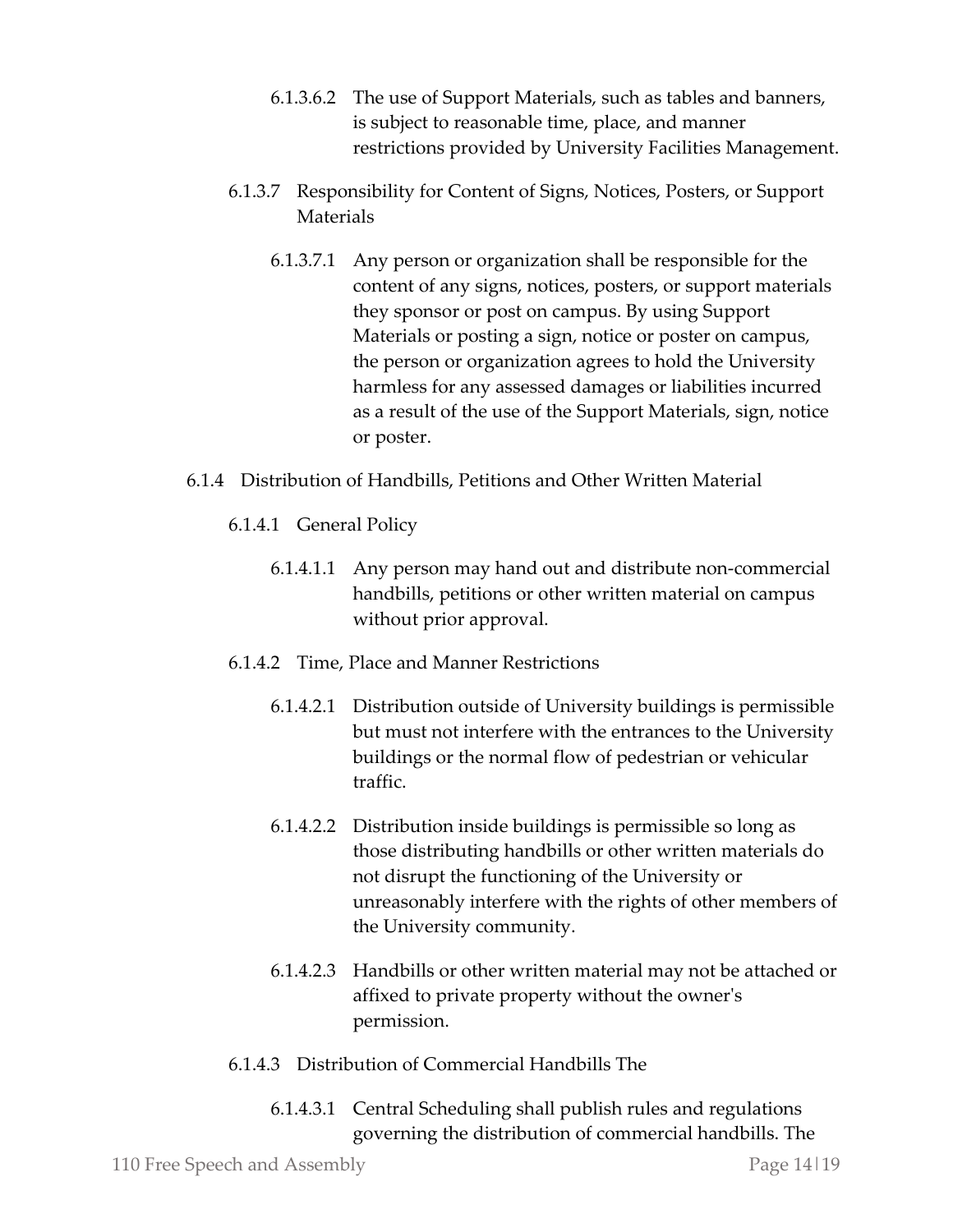regulations may include a schedule of fees and limitations upon the areas in which such commercial activity may take place. The regulations shall be content- and viewpoint-neutral, shall not discriminate among similarly situated entities, and shall be available for inspection in the Central Scheduling and a written record of actions taken under the regulations shall be maintained and be open for public inspection.

- 6.1.4.4 Responsibility for Handbills
	- 6.1.4.4.1 Any person distributing handbills or other written material shall be personally responsible for the content of the material and hold the University harmless for any assessed damage or liability incurred as a result of the distribution of the material.
- 6.1.5 Structures Erected by Members of the University Community
	- 6.1.5.1 General Policy
		- 6.1.5.1.1 Members of the University community and their organizations may erect Structures on campus to express their view or opinions. Such Structures may deal with any subject matter including, but not limited to, expressions of positions and ideas on social or political topics.
	- 6.1.5.2 Time, Place and Manner Restrictions
		- 6.1.5.2.1 Members of the University community and their organizations may erect Structures in areas where free speech facilities are required as defined herein. Members of the University community and their organizations may erect Structures outside of the area where free speech facilities are required after providing an explanation in the permit application that the message is intended to reach an audience beyond the areas described in Section IV.14 of this Policy.
		- 6.1.5.2.2 Prior to the erection of any Structure, a person or organization must obtain an operational or construction permit from the University Fire Marshall's Office for each proposed Structure. The application for a permit shall include the identity of the member or members of the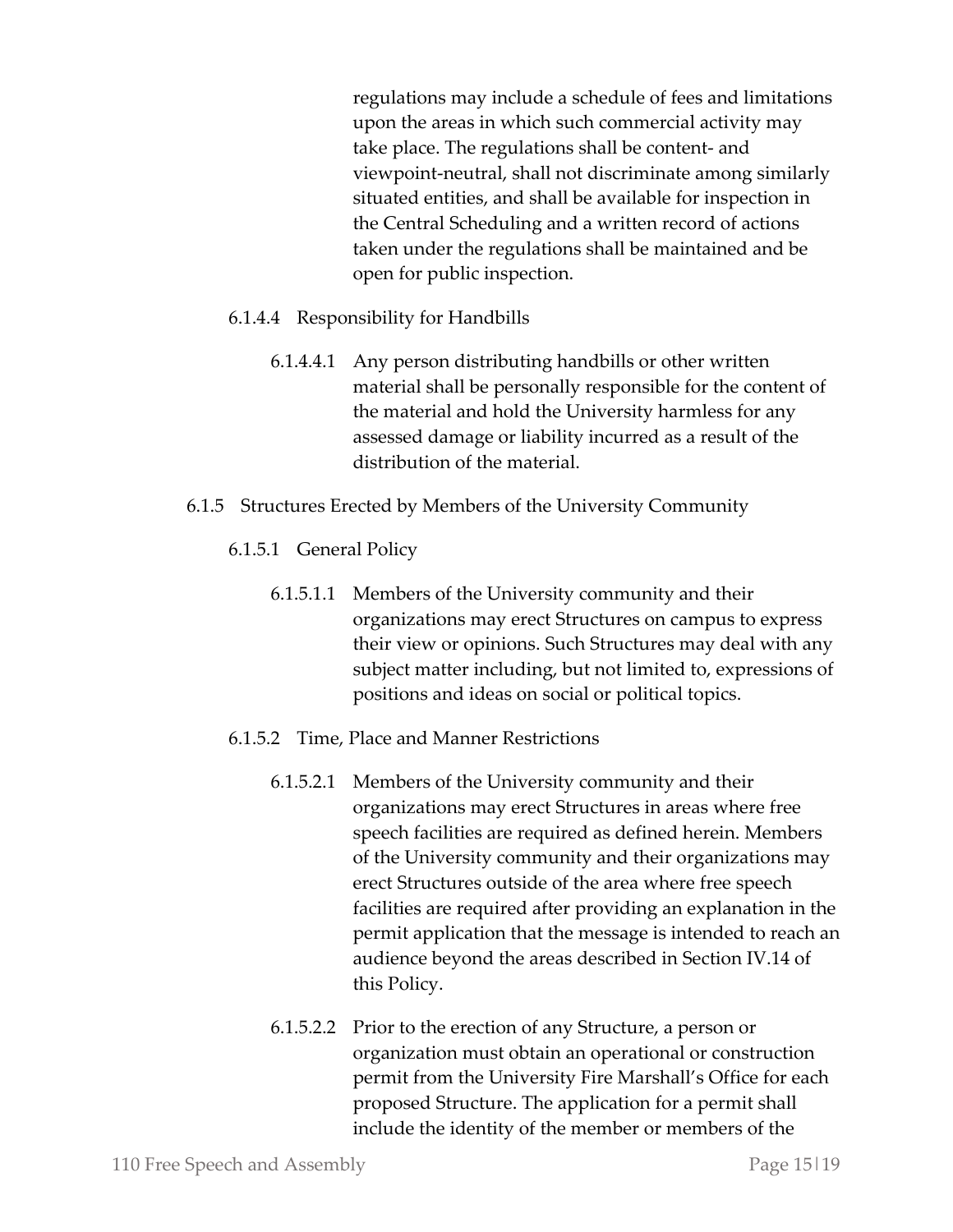University community responsible for the Structure, the proposed location and design of the Structure, the length of time up to thirty (30) calendar days for which the permit shall be in effect, an agreement to remove the Structure upon expiration of the permit and pay for any damage the Structure may cause to the site upon which it is erected, and an agreement to hold the University harmless for any assessed damages or liabilities caused by the Structure itself. The University Fire Marshall's Office shall require that the Structure be regularly staffed during daytime school hours as a condition of issuing the permit and renewing the permit.

- 6.1.5.2.3 The University Fire Marshall's Office shall issue the permit:
	- 6.1.5.2.3.1 If the intended Structure and uses made of it will not constitute an unreasonable safety hazard, complies with the University Fire Marshall's rules and regulations, and will not impede the normal functions of the University;
	- 6.1.5.2.3.2 If the Structure does not block or impede entry to any building or interfere with normal pedestrian or vehicular traffic; and,
	- 6.1.5.2.3.3 The proposed location of the Structure does not inflict unreasonable damage upon landscaping like flower gardens and shrubs.
- 6.1.5.2.4 A permit shall be issued for up to thirty (30) calendar days. At the end of the time period for which a permit conditioned upon staffing the Structure was issued and where there has been reasonable compliance with the staffing requirement, such a permit shall be renewed upon application for the same time period subject to the requirements applicable to the issuance of the original permit. A permit conditioned on staffing the Structure shall be renewed as often as requested, but in no case shall a renewal period extend beyond the end of the academic semester.
- 6.1.5.3 Appeal Rights Any person denied a permit to erect a Structure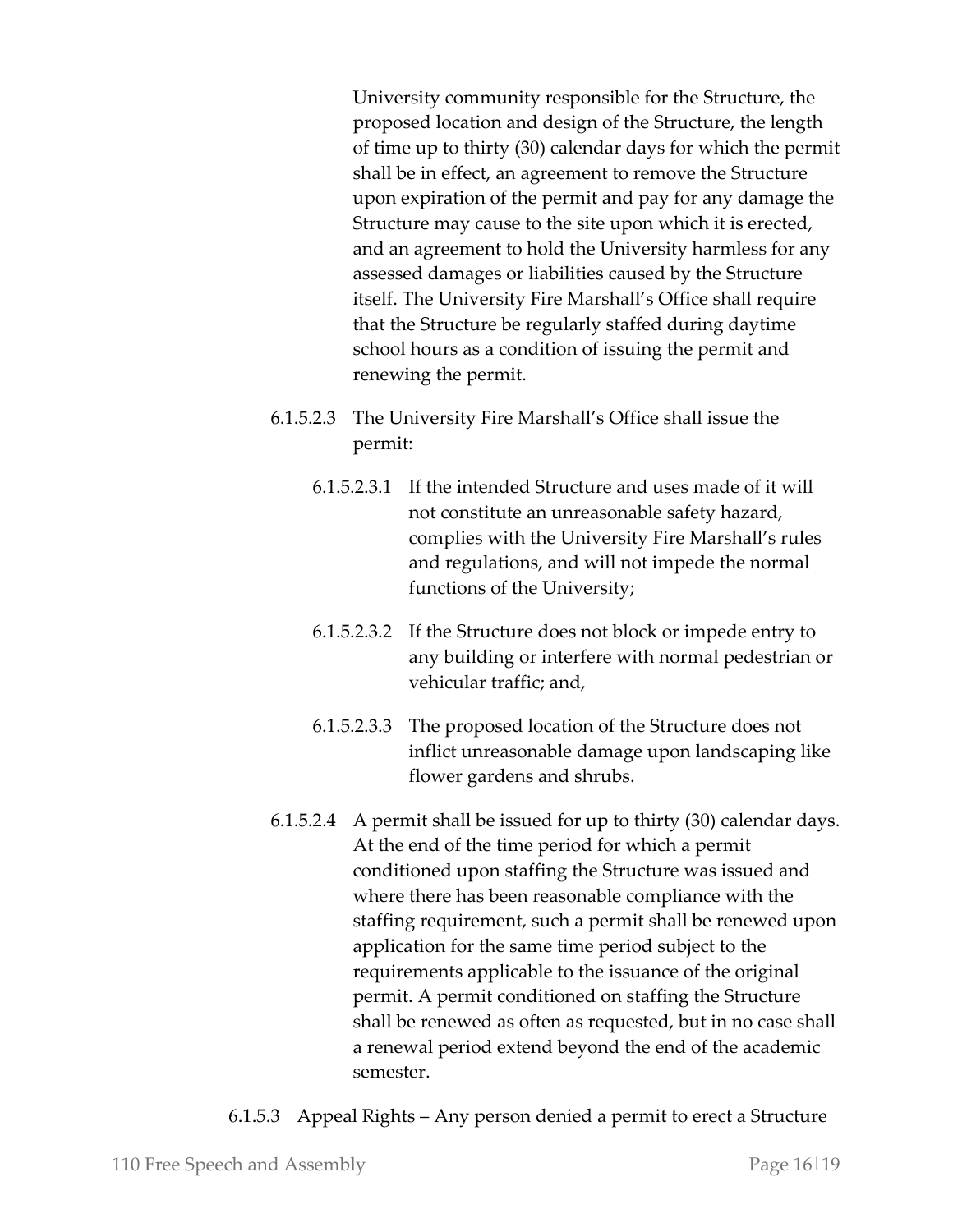or who objects to restrictions placed upon a permit may appeal the action of the University Fire Marshall's Office to the Vice President of Administrative Affairs. The action of the Vice President of Administrative Affairs may be appealed to the President of the University on the ground that the action constitutes a violation of academic freedom or rights guaranteed by the United States Constitution or the Utah Constitution.

- 6.1.5.4 Responsibility for Content and Safety of Structures Members of the University community shall be responsible for the content and use they make of the Structures they erect on campus. By erecting any Structure on campus, the member or members of the University community agrees to hold the University harmless for any assessed damages or liabilities caused by the Structure itself or caused by libel or slander in the message it conveys.
- 6.1.5.5 Structures Erected by Non-Members of the University Community or for Commercial Purposes –
	- 6.1.5.5.1 The University Fire Marshall's Office shall provide rules and regulations governing the creation and use of Structures for commercial purposes or by non-members of the University community. The regulations may include a schedule of fees and limitations upon the areas in which such commercial or non-member of the University community activity may take place. The regulations shall be content- and viewpoint-neutral, shall not discriminate among similarly situated entities, and shall be available for inspection in the University Fire Marshall's Office and a written record of actions taken under the regulations shall be maintained and be open for public inspection.
- 6.1.6 Demonstrations and Picketing

### 6.1.6.1 General Policy

6.1.6.1.1 Demonstrations and picketing on campus are legitimate means of expression. Anyone who wishes to engage in demonstrations and picketing shall be permitted to do so freely, as long as their conduct is not violent and does not unduly disrupt the functioning of the University or unreasonably interfere with the rights of other members of the University community or damage University or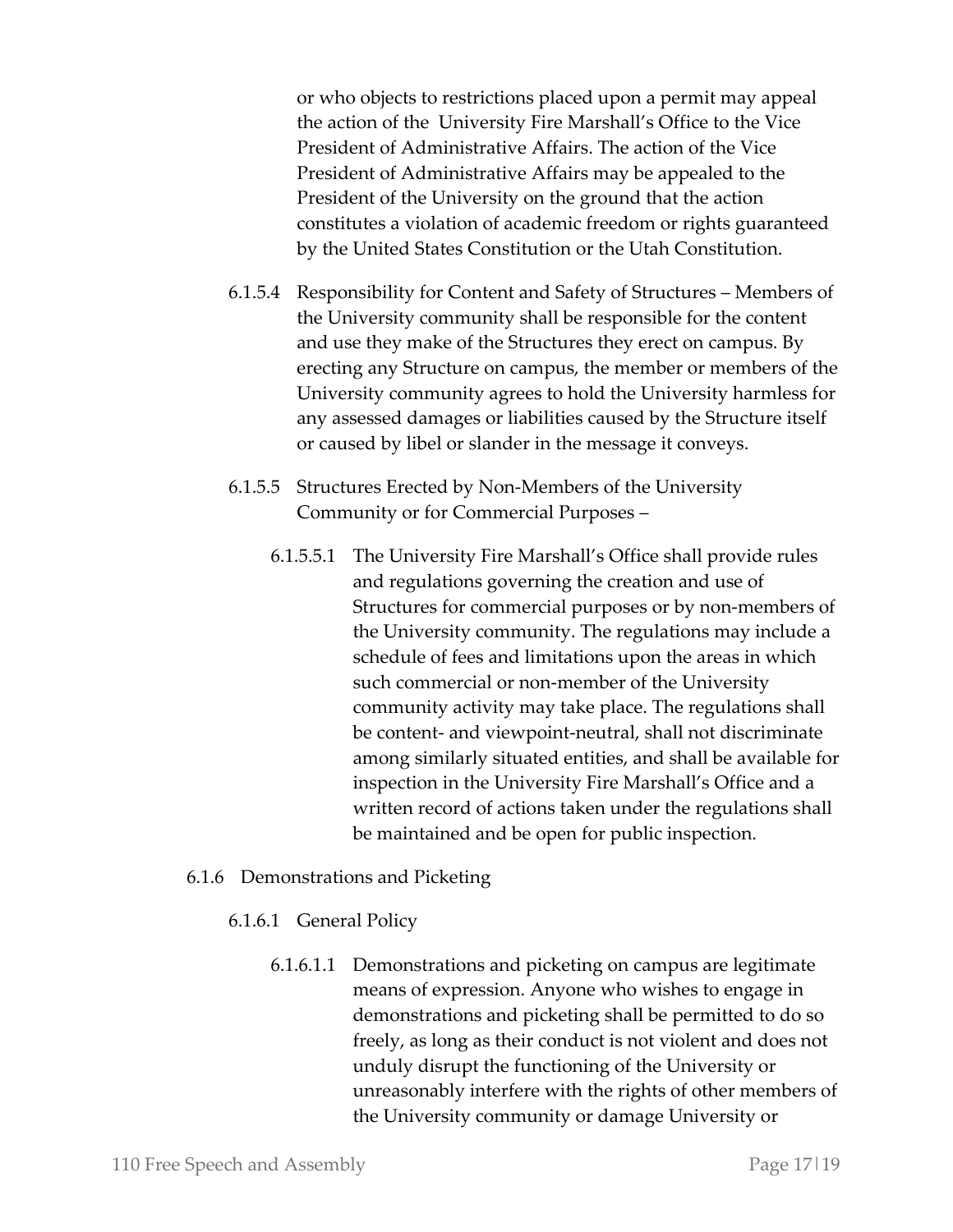private property.

- 6.1.6.1.2 The term "demonstration" as used herein means any rally, gathering, protest, parade or procession.
- 6.1.6.2 Time, Place and Manner Restrictions
	- 6.1.6.2.1 Picketing or demonstrating must be orderly at all times and must not jeopardize public order or safety.
	- 6.1.6.2.2 Picketing or demonstrating must not interfere with the entrances to buildings or the normal flow of pedestrian or vehicular traffic.
	- 6.1.6.2.3 Picketing or demonstrating must not unreasonably interfere with organized meetings or other assemblies in such a way as to invade the rights of others to assemble and the rights of speakers to free expression.
	- 6.1.6.2.4 Picketing or demonstrating must not unreasonably interfere with classes and teaching, the use of offices, or the privacy of University housing, and other University activities related to teaching or research.
- 6.1.6.3 Responsibility for Demonstrations or Picketing
	- 6.1.6.3.1 Persons violating the time, place and manner regulations relating to demonstrations and picketing may be subject to arrest or other action authorized by law after notice is given of the regulations being violated and the persons refuse to cease and desist in their conduct violating the regulations.
	- 6.1.6.3.2 Picketers or demonstrators shall be financially responsible for any damages caused by their picketing or demonstrating. Damages caused by third parties not part of the picketing or demonstrations shall be assessed against such third parties.
- 6.1.6.4 Appeal Rights Any person assessed damages caused by picketing or demonstrating shall have a right to appeal the assessment of damages to the Vice President of Student Affairs. The decision of the Vice President of Student Affairs shall be final.